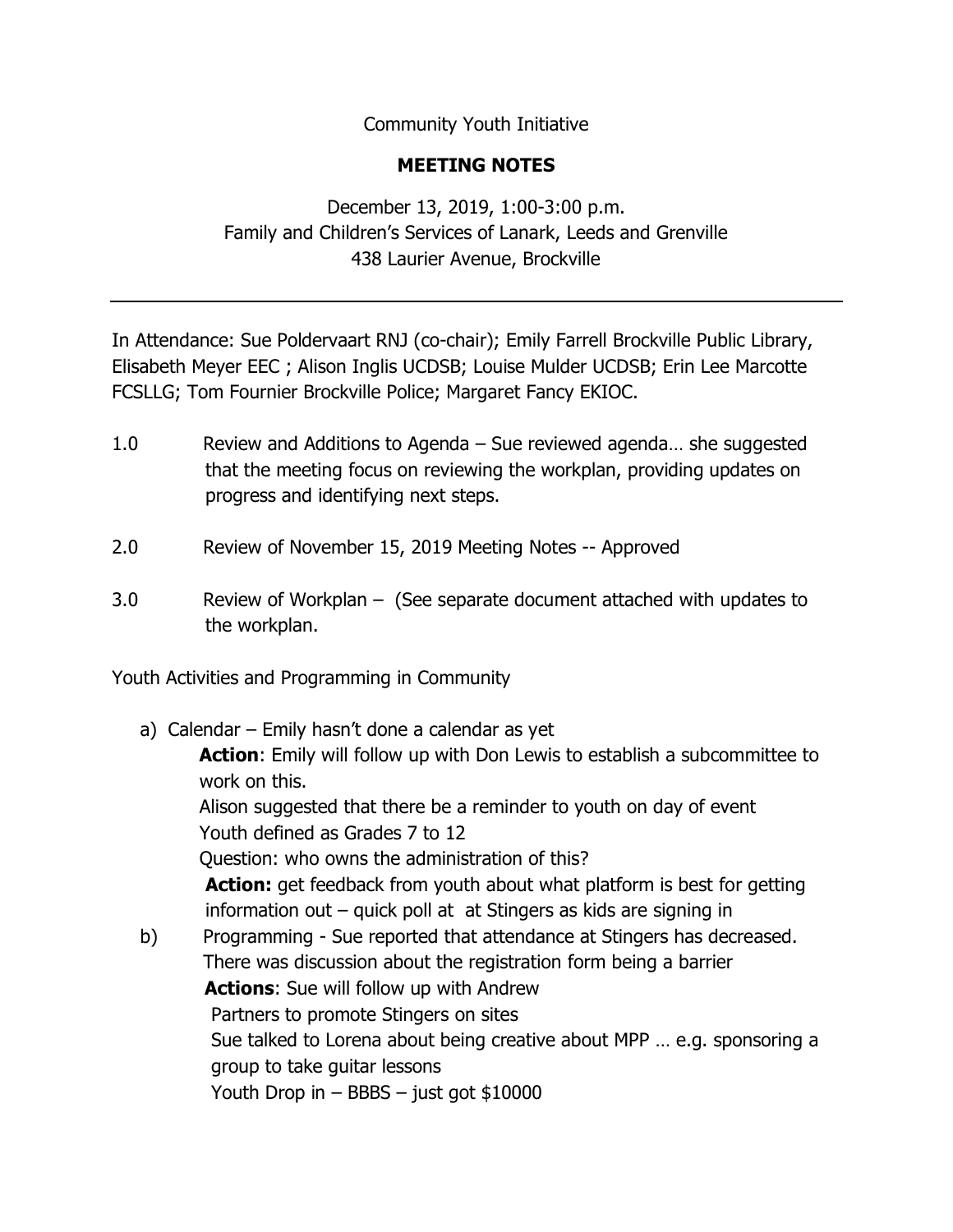c) Advocacy and Transportation – start time of school day is problematic for high school – we would like to advocate as a group for a school day that is more aligned with adolescent development

**Action:** Alison, Don and Louise to guide the group re: how to advocate

 Next Steps to include presentation to Youth Advisory Council (Brockville) re: access to bussing

Use data that has been collected

Partner with existing organizations

 **Action**: follow up with Cameron Wales/Jane Fullarton, who sit on Transportation committee (Marg. F) – review taskforce report Could bus be available after youth events with large attendance Margaret can reach out to rec. directors in various communities

## **Safety**

 How does this link to Community Safety and Wellbeing Plan? Plan has gone to in camera meeting of Brockville Council. A presentation has been made to Gananoque Council. Group would like to provide input on some of the implementation pieces.

Municipal drug strategy

Tom  $-$  will meet with city staff to talk about needle clean up  $-$  will target areas that were identified in some of the data collected in summer Vision is for community to advocate for MDS

Jan 29 is a potential date for a community education

Look to putting disposal containers in public bathrooms

Taking more guns and knives from addicts

Gang activity – how to keep gangs from forming

 Alison – City of Glasgow – community focus on decreasing knife crimes Got everyone involved.

The Glasgow approach

Action: Alison will send Glasgow study to members.

 Keep an eye on Planet Youth – active in Lanark, we need to watch and bring back information from the progress of this group to LG. Alison is on planning committee

Wellness

CMHLG has been working with LLGMHA … LLGAMH is willing to offer a staff for one day a week. Looking at different models of service

Alison spoke about the need for extended hours for walk in clinic